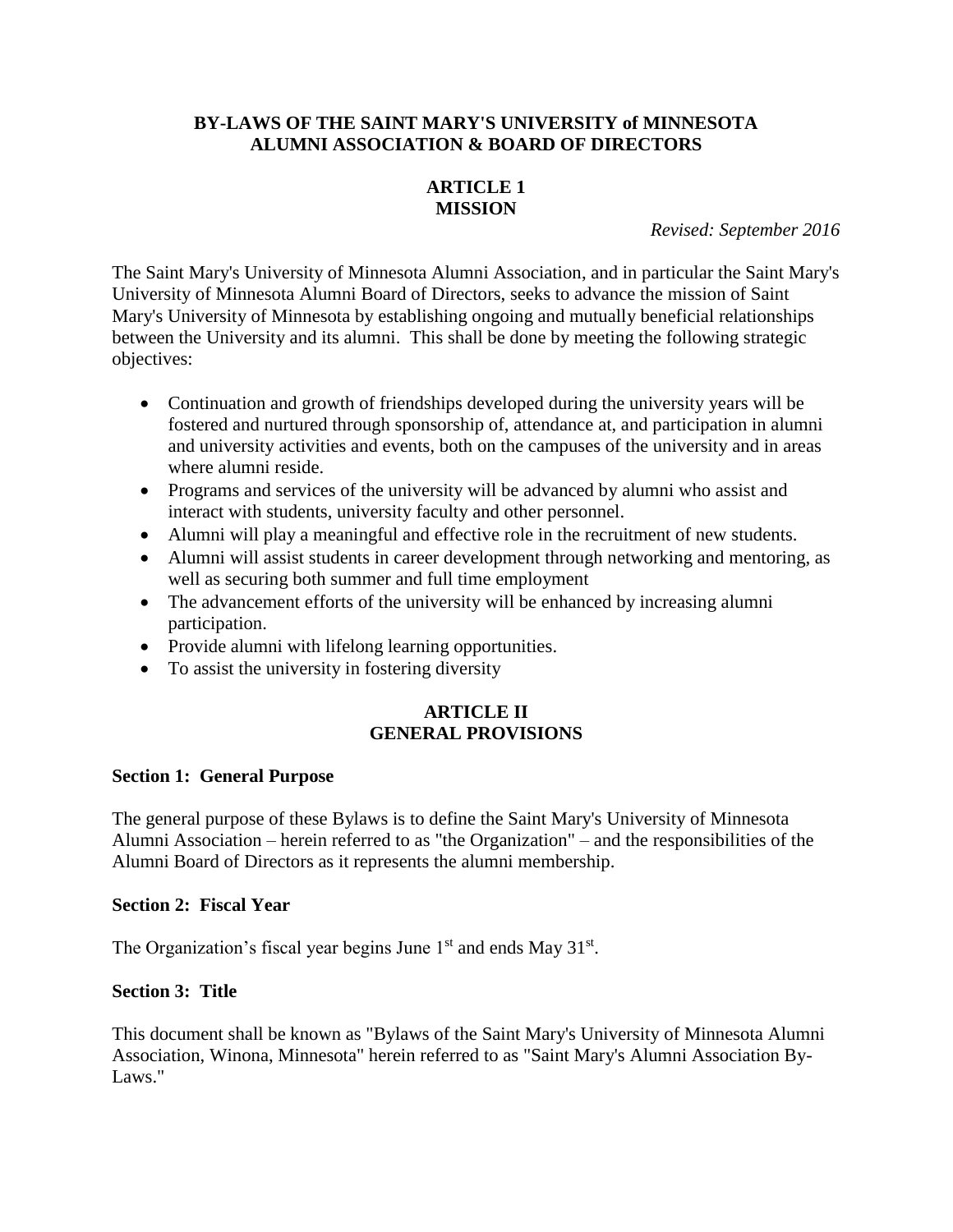## **Section 4: Pecuniary Gain**

This Organization shall not afford pecuniary gain, incidentally or otherwise, to its members.

### **Section 5: Location**

The locations of this Organization shall be at Saint Mary's University of Minnesota in the city of Winona, County of Winona, State of Minnesota and at Saint Mary's University of Minnesota Schools of Graduate and Professional Programs in the city of Minneapolis, County of Hennepin, State of Minnesota.

## **Section 6: Definitions**

### **Alumni Association**

The Organization shall comprise all alumni of the Saint Mary's University of Minnesota.

### **Alumni Board of Directors**

The Alumni Board of Directors shall be the representative body of the Organization.

### **Executive Committee**

The executive committee of the Alumni Board shall consist of the President, President-elect, Committee Chairpersons, and the Executive Director of the Alumni Board

### **Members**

All *bona fide* former students of the university who are promoting or have promoted the welfare of the university through active interest, effort, or gifts are members of the Association and shall be known as active members. *Bona fide* former students who are also employees of the university may participate in the Alumni Board, however only in an *ex officio* capacit**y.**

## **ARTICLE III GOVERNING BODY**

## **Section 1:**

The Organization shall be directed by the Alumni Board of Directors and its empowered committees and chapters.

## **Section 2: Voting and Non-Voting Members of the Alumni Board**

The Alumni Board shall consist of the following directors:

(1) Nineteen (19) directors, with replacement directors elected each year for a single term of three (3) years. A minimum of six board members must have an SGPP degree.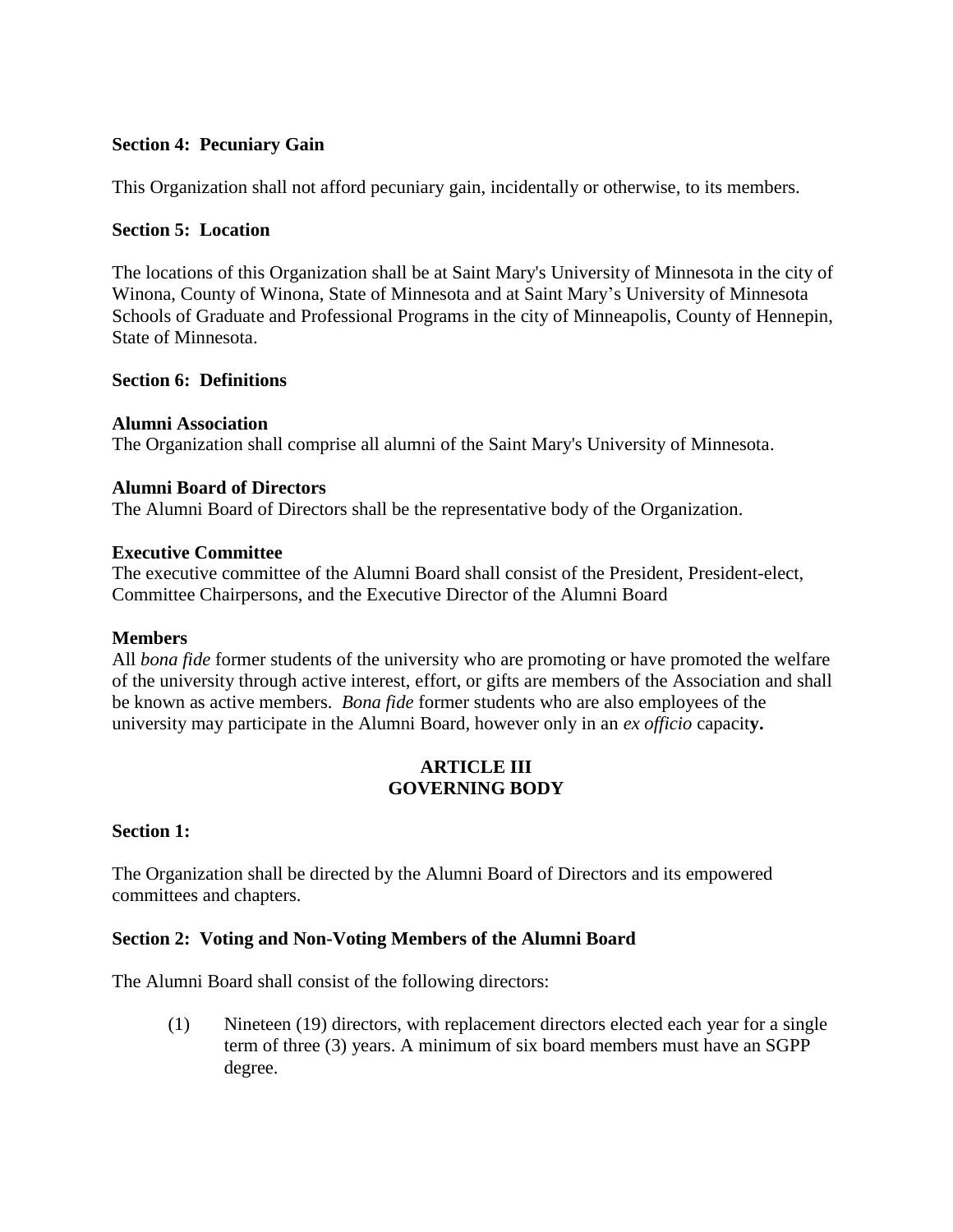- (2) The President of Saint Mary's University; or the President's designated alternate, The Vice President for Development and Alumni Relations, *ex officio*
- (3) The Director of Alumni Relations, *ex officio,* who will serve as Executive Director of the Alumni Board.

The directors are the voting members of the Organization; the ex officio members are non-voting members, except the President of the university who may only vote in the event of a tie.

## **Section 3: Quorum**

A majority of the members of the Alumni Board shall constitute a quorum. A quorum is necessary to transact official business.

## **Section 4: Nominations**

The Board Development Task Force shall submit to the board a list of nominees equal to the number of board vacancies for evaluation and approval, giving due regard to the proportional representations by graduation year, gender and geographic regions and the university's degree programs. Directors shall be elected by the Alumni Board after acceptance of their nominations.

## **Section 5: Committees**

The Alumni Board may create or dissolve committees as needed; each committee shall have at least one member from the Alumni Board. Each committee shall be directed by a chair. The chairs may select individuals from the Alumni Board and from the members of the Organization to serve on committees. Committees must have a defined mission and associated goals and a defined time for existence, all of which must be approved by the Alumni Board. Committee chairs shall periodically report to the Alumni Board on the progress of their specific projects.

## **Section 6: Meetings and Notice**

The Alumni Board shall meet as deemed appropriate and where appropriate. Meeting dates shall be provided to the members of the Alumni Board by the Executive Director at least six months in advance. Notice of the proposed meeting agenda shall be provided by the Executive Director at least two (2) weeks prior to the meeting.Requests by members of the Board of Directors for reimbursement of expenses (travel, meals and lodging) incurred relative to their attendance at each Board meeting will be honored by the Executive Director, consistent with university policy. At least one meeting per year shall be held on the Twin Cities campus.

### **Section 7: Annual Meeting**

The annual meeting of this Organization shall be held during the month of June at the time and place designated by the President of the Organization. Notice of the proposed agenda shall be provided by the Executive Director at least two (2) weeks prior to the annual meeting.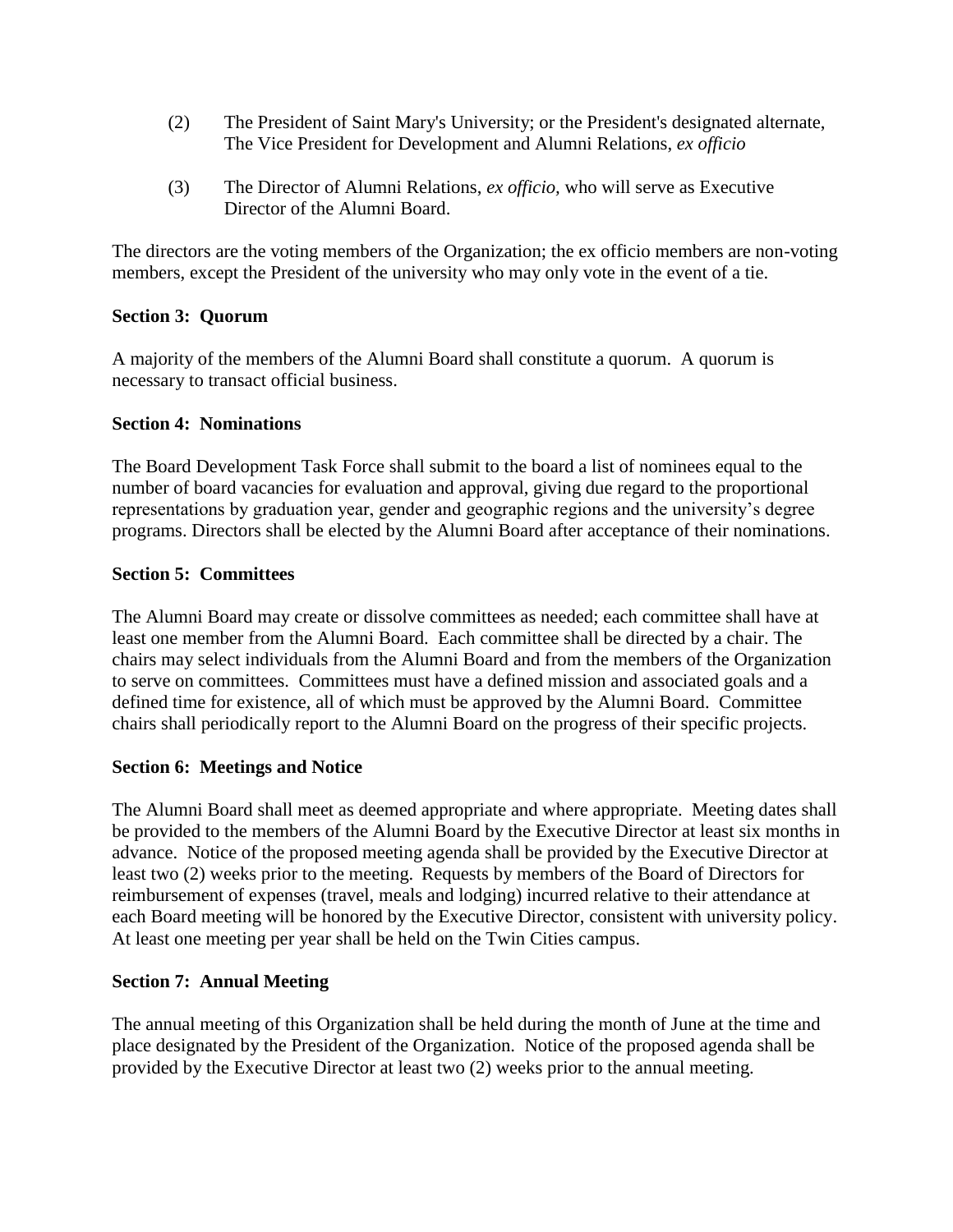## **Section 8: Organizational Meeting**

The first organizational meeting of this Organization shall occur on the first meeting following the annual meeting.

## **Section 9: Special Meetings**

Special meetings may be called by the President of the Organization, the Executive Committee, or the Alumni Board. Notice of such meetings shall be provided at least ten (10) days prior to the date of the meeting.

## **Section 10: Length of Term**

Directors shall serve a term of three (3) years, with the exception of those directors elected to fill unexpired terms. Those elected to fill unexpired terms may, upon the completion of the unexpired term, be immediately eligible for election to a full three-year term. All candidates pursuing re-election for a second terms may do so immediately following completion of the first term or may choose to pursue re-election at a later time. The President-elect shall serve a term of one (1) year. The President shall serve a term of two (2) years. The term of the president as a board member may be extended beyond the six-year term limit in cases where the first year of the Presidency commences on the individuals sixth year.

A maximum of three terms per lifetime shall be allowed for board members. While the first and second terms can be consecutive, a minimum of ten (10) years must exist between the ending of the second  $(2<sup>nd</sup>)$  term and the beginning of the third  $(3<sup>rd</sup>)$  term.

### **Section 11: Vacancies**

Vacancies on the Alumni Board shall be filled by a majority vote of the Alumni Board. The following individuals should be considered as nominees for Alumni Board vacancies: 1) unelected candidates from previous Board elections; and 2) nominees submitted by current Board members. The nominee receiving the largest number of votes will be selected to fill the existing vacancy. The Executive Director will contact the nominee elected by the Alumni Board. If this nominee does not accept, the vacancy will be offered to the nominee receiving the secondlargest number of votes

### **Section 12: Voting**

Each director of the Alumni Board present shall be entitled to one vote upon each matter submitted to a vote of the Alumni Board.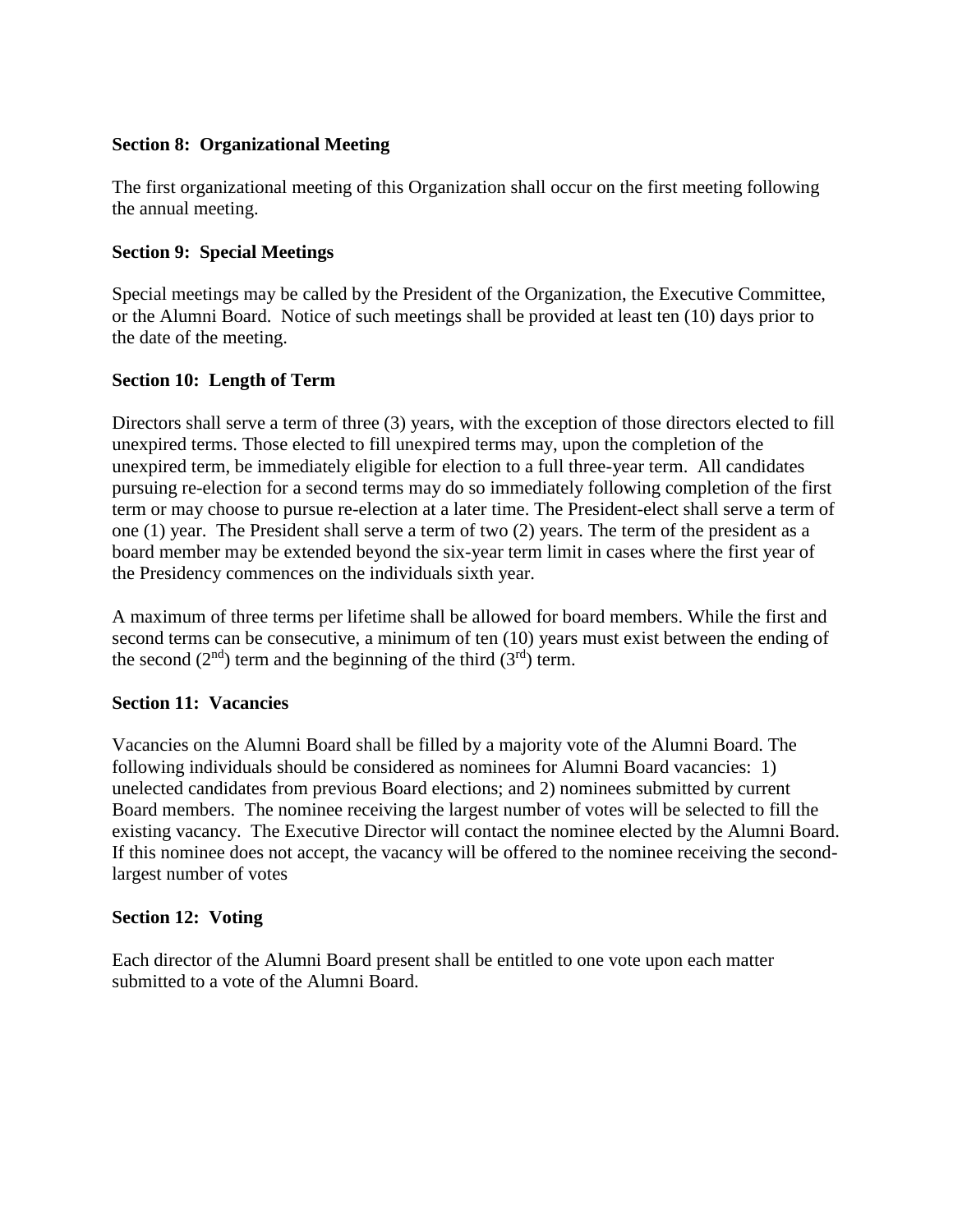# **ARTICLE IV OFFICERS**

## **Section 1: Officers**

The officers of this Organization shall be a President, a President-elect, the Chairperson from each committee, and the Executive Director, each of whom shall be a member of the Organization.

## **Section 2: Election**

The Board of Directors will elect the President and the President-elect of the Organization from among its members. Inasmuch as the President serves a two-year term, election of the President will occur bi-annually at the last scheduled meeting of the year. The President-elect serves a one-year term; the election of the President-elect will occur bi-annually at the mid-point of the two-year term of his/her predecessor. Terms shall commence effective June 1. Qualifications for these positions shall include a minimum of one year of service on the Board.

At the end of the President's term, the President-elect may be confirmed as President by a majority vote of the Alumni Board at the last scheduled meeting of the year. If the Presidentelect is not confirmed as President by a majority vote, then a new President of the Organization shall be elected by the Alumni Board from among its membership at the time of the last scheduled meeting of the year.

### **Section 3: Vacancies**

Vacancy in the office of President of the Organization shall be filled by the President-elect who shall serve until the next annual meeting of the Board. In the event of such succession, the Board shall elect a new President-elect to fill the unexpired term at its next regular or special meeting.

In the event of concurrent vacancies in the offices of President and President-elect, the executive committee and the officers shall elect a President by majority vote, said President to serve until the next annual meeting.

## **ARTICLE V DUTIES AND RESPONSIBILITIES OF OFFICERS AND DIRECTORS**

### **Section 1: Duties and Responsibilities of Officers and Directors**

The duties and responsibilities of officers and directors of this Organization include, but are not limited to, the following:

- (1) Generate support for the university,
- (2) Attend all meetings during their term,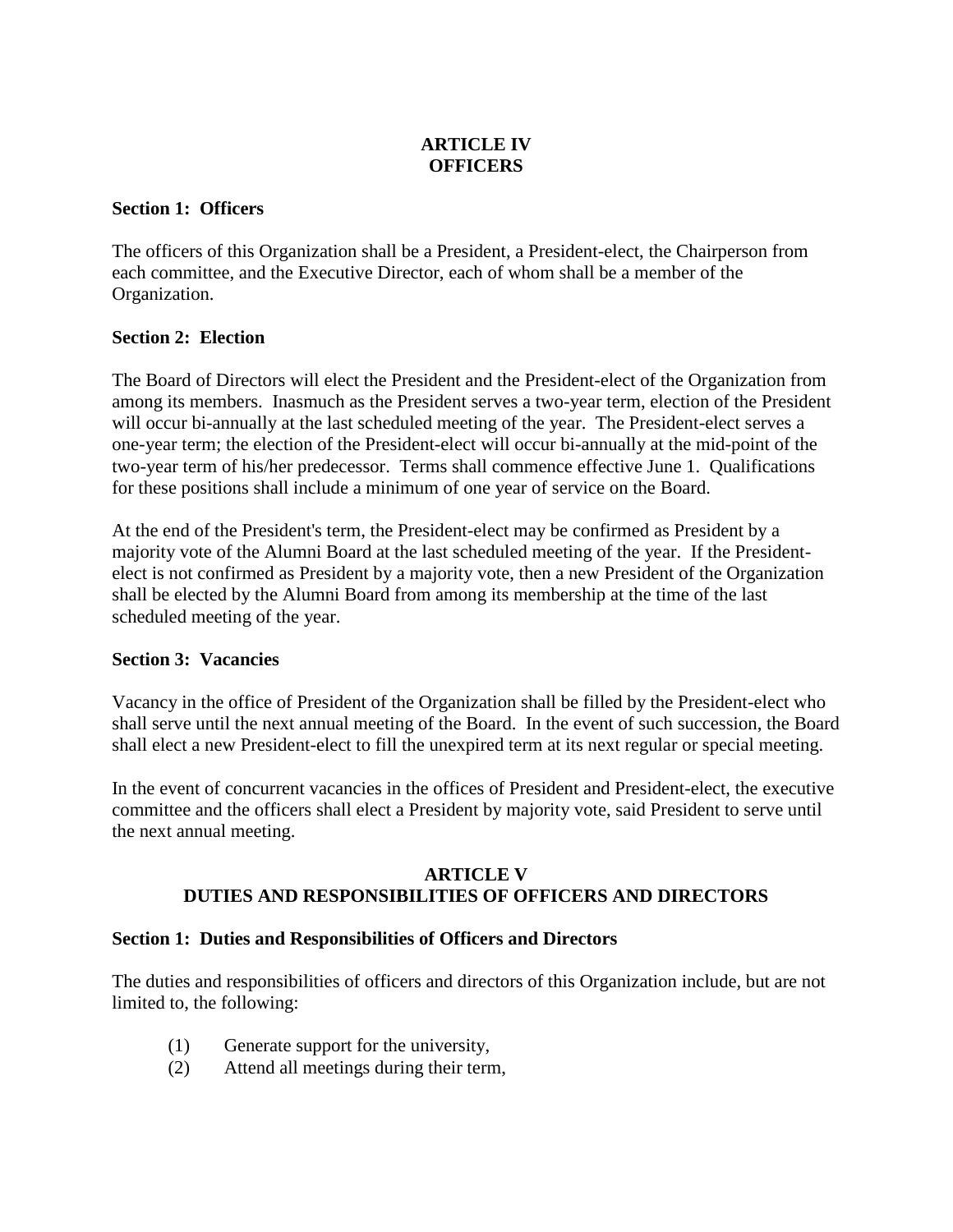- (3) Participate on assigned committees and complete the assigned duties of said committees,
- (4) Participate in the philanthropic efforts of the university,
- (5) Assist in the development and implementation of alumni programs and events in the area and attend sponsored events,
- (6) Assist in providing internships and job opportunities, both summer and permanent, for university students and alumni,
- (7) Assist in designated programs and events of homecoming*,*
- (8) Promote the activities and programs of the Organization and of the university,
- (9) Encourage prospective students and their parents to pursue their undergraduate and/or graduate educational goals at the university,
- (10) Nominate individuals for election to the Alumni Board,
- (11) Nominate individuals for the annual alumni awards of the Organization,
- (12) Respond to questions, comments and requests from the Alumni Relations Office.

## **Section 2: Duties of Officers**

### **President's Duties**

The President of the Organization shall be the principal executive officer of the Organization and subject to the control of the Alumni Board. The President shall, in general, supervise and control all of the business and affairs of the Organization. The President shall, when present, preside at all meetings of the members and of the Alumni Board and of the Executive Committee, and in general, shall perform all duties incident to the office of the President of the Organization and such other duties as may be prescribed by the Alumni Board or the Executive Committee from time to time.

### **President-elect Duties**

In the absence of the President of the Organization, or in the event of the President's death, inability or refusal to act, the President-elect shall perform the duties of the President of the Organization, and when so acting, shall have all the powers of and be subject to all restrictions placed upon the President of the Organization.

### **Committee Chair's Duties**

The Chair of each committee shall be a member of the Alumni Board and shall serve as an officer of the Organization. Chairs will have defined goals and objectives for the committee and be responsible to delegate the tasks associated with fulfilling those goals to committee members. Chairs may call committee meetings throughout the year and notice of such meetings shall be provided to the committee members, President and Executive Director at least ten (10) days prior to the date of the meeting. Committee chairs shall periodically report to the Alumni Board of the progress with their specific projects.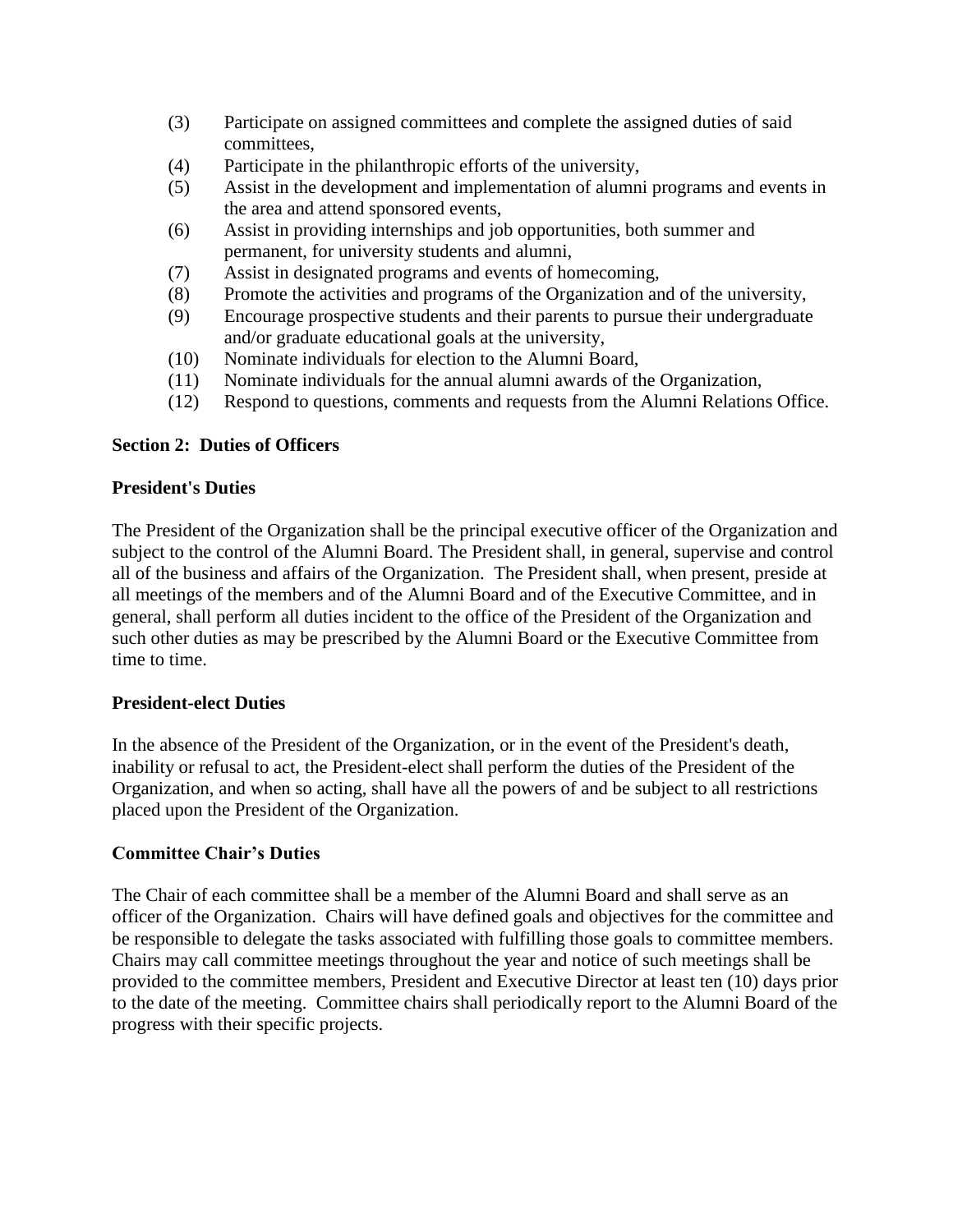### **Executive Director's Duties**

The Executive Director is responsible for: (a) keeping the minutes of the Alumni Board's meetings in one or more books provided for that purpose; (b) to see that all notices are duly given in accordance with the provisions of these bylaws; (c) being custodian of the records of the Organization; (d) keeping a register of the contact information of each member; (e) in general, performing all duties incident to the office of Executive Director and such other duties as from time to time may be assigned by the President of the university or the Alumni Board

## **Executive Committee Duties**

The Executive Committee shall have such duties and authority as may be delegated to it by the Board. It also shall have the full power of the Board to take such action as may be necessary or appropriate in the event of an emergency or other exigent circumstances, as determined by either the President of the Alumni Board, the Director of Alumni Relations or the Vice President for Development and Alumni Relations. The Executive Committee may, upon a majority vote, remove any director of the Alumni Board or any officer of a local chapter approved by the Alumni Board. Such removal shall be made when, in the sole opinion of the Executive Committee, said director or officer is not fulfilling his/her responsibilities to the university.

## **ARTICLE VI RECORDS**

The Alumni Relations Office will house all records pertaining to alumni.

## **ARTICLE VII CHAPTERS**

### **Section 1: Application**

Application for chapter status must be made to the President of the Alumni Board through the Alumni Relations Office and shall be accompanied by a list of organizers and first officers and also a list of purposes and aims of the proposed chapter.

## **Section 2: Chapters**

Local Chapters may be chartered by the Organization upon majority vote of the Alumni Board. Such approval shall be required for each proposed chapter.

Local chapter officers (which will include President, Secretary and Treasurer) will be elected annually by chapter members. Organizational structure of chapters will be incorporated into the bylaws of each separate chapter. The bylaws of the local chapters must be approved by the Alumni Board.